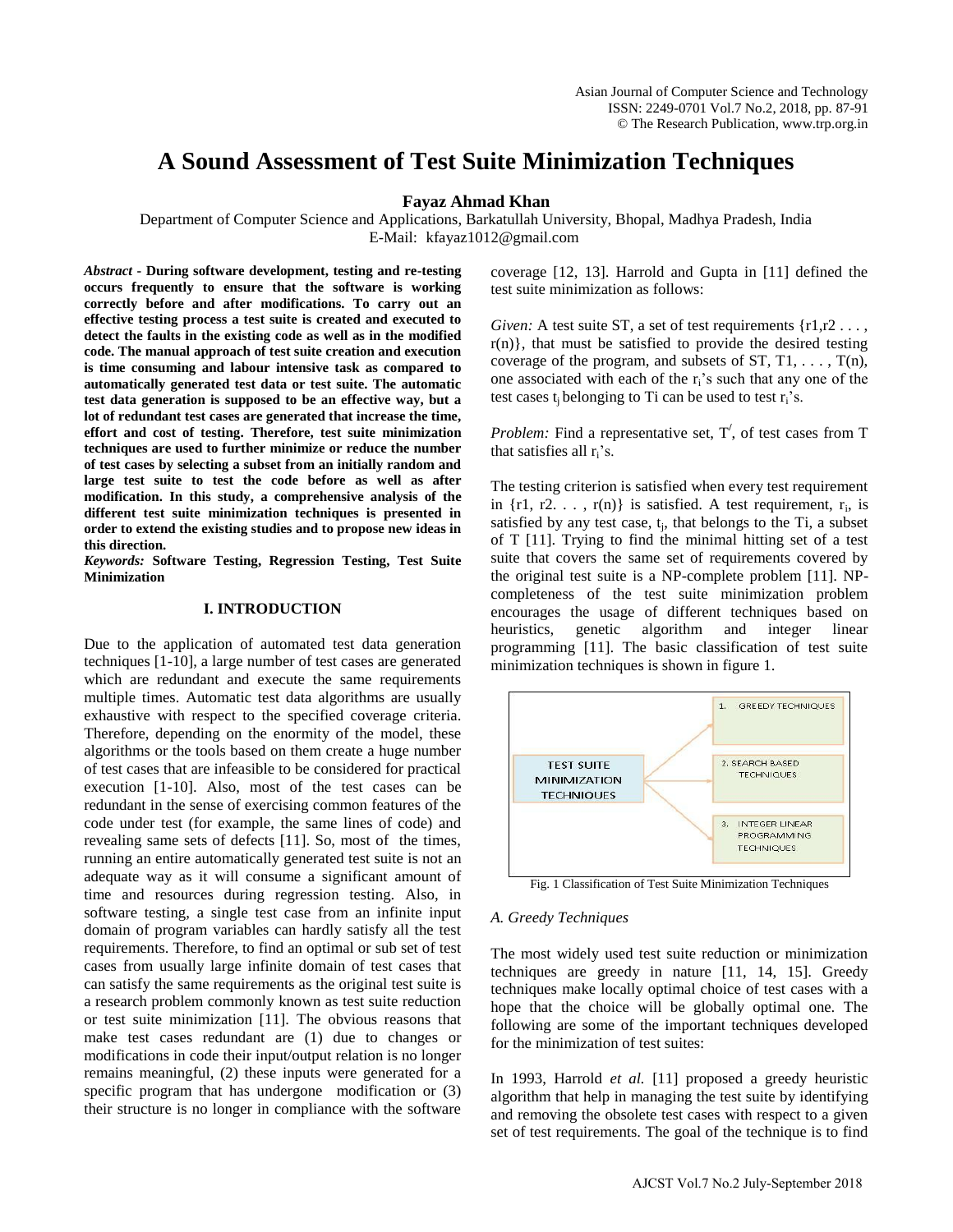the essential test cases form the test suite that when removed some test requirements can never be fulfilled [11]. The algorithm begins by computing cardinality of all the test cases and then, selects the test cases in increasing order of the cardinalities until all requirements are satisfied.

In 1993 and in1998, Wong *et al.* [16, 17], conducted a number of empirical experiments to show the effect of minimization on the fault detection effectiveness of reduced test suites. Wong et al; performs minimization with respect to all-uses criterion and their results confirms that significant test suite reduction can be achieved with a little to no loss in fault detection effectiveness.

In 1996, Chen and Lau [18] proposed another greedy heuristic algorithm for test suite minimization based on the mix of three strategies: the greedy strategy, the essential strategy, and 1-1 redundancy strategy. The greedy strategy proceeds by selecting test cases that have satisfied the maximum quantity of not-yet satisfied test requirements [18]. The essential strategy is used to select the essential test cases and the 1-1 strategy is used to remove all the 1-1 redundant test cases. In each step, all the three strategies select one test case and the selection process continues when all the test requirements are satisfied.

In 1998 and 2002, Rothermel et al in [19, 20], also conducted different experiments to study the impact of test suite minimization on the fault detection effectiveness loss. The experiments on Siemens suite showed that the size of the test suite is significantly reduced but at the cost of decreased fault detection effectiveness. The experiments conducted by Wong *et al.* [16, 17] and Rothermel et al [19, 20] differ in the following number ways:

- 1. The subject programs in both the studies were different.
- 2. The minimization approaches in both studies were also different.
- 3. The requirement criterion was also different. Rothermel *et al.* uses edge coverage while Wong *et al.* uses all uses criteria for minimization.
- 4. The test case generation techniques were also distinct, Rothermel *et al.* generated test cases using various white box and Black-box testing criteria while as Wong *et al.* uses a random generated test suite.

In 2005, Tallam and Gupta [21], proposed another greedy heuristic approach known as Delayed-greedy for the test suite minimization. The Delayed-greedy approach exploits both the implications among the test cases and the implications among the requirements and then removes the implied rows and columns in the table. A potential weakness of the traditional greedy approach is that the early selection made by them can eventually be rendered redundant by test cases subsequently selected. For example, consider the table 1, which shows the relation between test cases and test requirements. The traditional greedy approaches will choose **t1** first as it satisfied the maximum number of testing requirements, and then continues to select Fayaz Ahmad Khan<br>
he essential test cases form the<br>
memoved some test requirements can<br>
the algorithm begins by computing<br>
the algorithm begins by computing<br>
to ft the cardinalities until all requirements to<br>
number of em

t2, t3 and t4. However, after the selection of t2, t3 and t4, t1 is considered redundant. Tallam and Gupta tried to overcome this potential weakness by developing a concept lattice using delayed greedy approach. The delayed-greedy performs in three main phases:

- 1. Applies object reductions (i.e., remove test cases which test requirements is subsumed by other test cases).
- 2. Apply attribute reductions (i.e., remove test requirements that are not in the minimal requirement set) and
- 3. Build reduced test suite from the remaining test cases using a greedy method [11].

The minimized test suite by this approach will be either the same size or smaller than those minimized using traditional greedy approaches.

TABLE 1 RELATIONSHIP MATRIX (BETWEEN TEST CASES AND REQUIREMENTS) [62]

| Test cases | <b>Test Requirements</b>  |                           |             |                           |             |           |  |  |
|------------|---------------------------|---------------------------|-------------|---------------------------|-------------|-----------|--|--|
|            | r1                        | r2                        | r3          | r4                        | r5          | <b>r6</b> |  |  |
| t1         | $\boldsymbol{\mathrm{X}}$ | $\mathbf x$               | X           |                           |             |           |  |  |
| t2         | $\mathbf x$               |                           |             | $\ensuremath{\mathbf{x}}$ |             |           |  |  |
| t3         |                           | $\ensuremath{\mathbf{x}}$ |             |                           | $\mathbf x$ |           |  |  |
| t4         |                           |                           | $\mathbf x$ |                           |             | X         |  |  |
| $t$ 5      |                           |                           |             |                           | X           |           |  |  |

In 2005, Jeffrey and Guppta [21], proposed a modified form HGS algorithm [11] known as Reduction with Selective Redundancy in order to retain redundant test cases to ensure that reduction did not compromise the fault detection ability of the minimized test suite. The proposed algorithm deals with the limitations of traditional single-criterion minimization techniques by taking in account several sets of testing demands (e.g., coverage of different entities) and introducing selective redundancy in the minimized test suites. For example see Table 2, Jeffrey and Gupta [21] tried to generate a satisfactory minimized branch coverage test suite by keeping some redundant test cases and collect the coverage information for secondary criteria, such as the all def-use pair's criteria, for all the test cases in the test suite T.

| TABLE II BRACH COVERAGE INFORMATION FOR TEST CASES IN [63] |  |
|------------------------------------------------------------|--|
|------------------------------------------------------------|--|

| <b>TEST CASES</b> $B_1^T$ |   | $B_1^F$ | $B_2^T$ | $B_2^F$ | $B_3^T$ | $B_3^F$ | $B_4^T$ | $B_4^F$ |
|---------------------------|---|---------|---------|---------|---------|---------|---------|---------|
| t1                        | Χ |         | Χ       |         |         | Χ       |         |         |
| t2                        |   | Χ       |         | X       | X       |         |         | X       |
| t3                        |   | Χ       | Χ       |         |         | X       |         |         |
| t4                        |   | Χ       | Χ       |         | X       |         | Χ       |         |
| $t\overline{5}$           |   | X       |         | X       | X       |         | Χ       |         |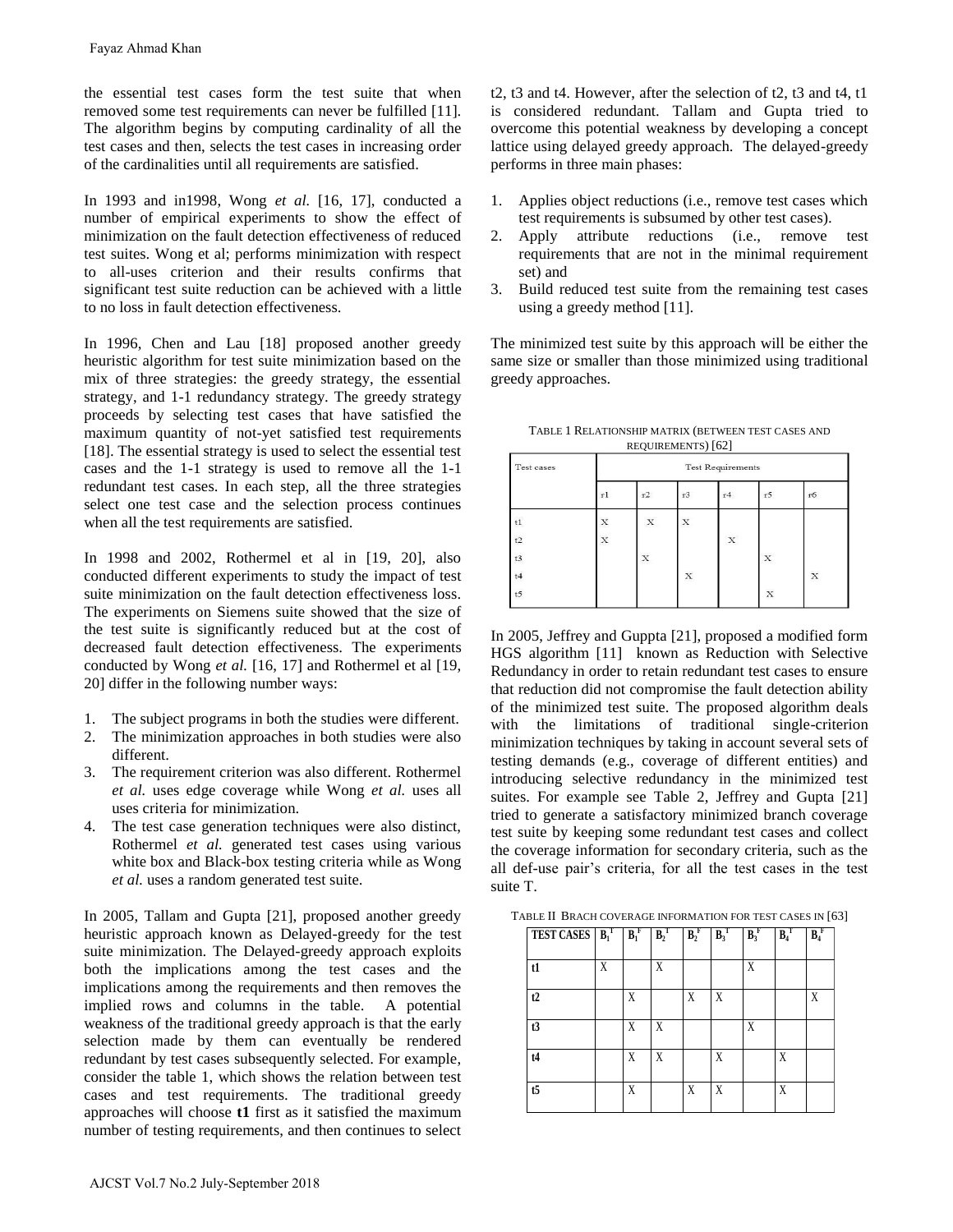In the example presented by Jeffrey *et al.* [21], after inserting t1 and t2 in the minimized suite by HGS algorithm [11], t3 is described as redundant with respect to branch coverage since all the branches covered by t3 are already covered by t1 and t2. Jeffrey *et al.* [21] did not throw away t3, but verify it with respect to the secondary coverage criteria and do not identify t3 as redundant and add it to the minimized test suite. Next, either t4 or t5 needs to be chosen to cover the branch BT4 and finally, they added t4 to the constituted test suite and mark the requirement BT4 as coverage. Therefore, the final minimized test suite generated by their approach for this example is {t1, t2, t3, t4} as they identified t5 redundant with respect to both the adequacy criterions. Jeffrey *et al.* in [63], proceeded with an empirical evaluation using branch coverage as the first set of testing requirements and all-uses coverage information obtained by data-flow analysis.

In 2007, Scott & Atif [22] defined a new metric for coverage based test suite reduction based on the average probability of detecting each fault. As most approaches to test suite reduction are based on eliminating test cases redundant with respect to some coverage criterion. Consequently, no existing procedures determine the likelihood of various coverage criteria to force coveragebased reduction that retains test cases in order to expose specific set of faults.

In 2008, Sampath et al [23] used the concept lattice to identify reduced test set that provide the same coverage as the original one. They presented three strategies, including the tie-breaker concept, for integrating customized usagebased test requirements with existing test requirements to increase the effectiveness of reduced test suites. However, the reported work is more specific for web application testing. In their work, they also proposed a metric called Fault Detection Density (FDD), to understand the spread of how many faults are detected with the test cases.

In 2009, Jun & Chin [24] proposed a new technique for test suite reduction called Reduction with Tie-Breaking (RTB). The techniques uses additional criterion to break the ties during the reduction process. In their study, it was also suggested that all existing test suite minimization techniques could be integrated into this framework through the proposed decision process in order to produce more effective results.

In 2010, Saeed & Alireza [25], proposed a Bi-Objective Greedy (BOG) algorithm that addresses the fault detection effectiveness. The proposed technique begins with the construction of test case requirement matrix and then it is multiplied by its transposed matrix to generate the multiplied matrix. The diagonal elements denote the number of unmarked requirements between the test cases while the non-diagonal elements represent the minimum overlap in requirement coverage with other test cases in the matrix [25]. In next step the diagonal elements of the multiplied matrix are updated for unselected test cases and if the diagonal value of the matrix become'0' the corresponding test case is discarded and is considered redundant [25]. In this way the algorithm finally selected most favorable test cases that detect faults until the coverage of the test requirements was achieved.

## **II. SEARCH BASED TECHNIQUES**

Search Based Software Engineering is an emerging paradigm in which search based optimization algorithms are used to balance multiple software engineering objectives. Search based software engineering techniques have been used to solve various issues associated with software testing McMinn [26, 27].

Local search techniques get trapped in local optima, so global search techniques also known as "Evolutionary Testing" approaches like Genetic Algorithms have been considered and applied in various software testing domains [26, 27]. They are characterized by iterative procedures that work in parallel on a number of potential solutions for a population of individuals. Genetic Algorithms differ from local search techniques in that they maintain a population of candidate solutions rather than just one solution [27]. The population is, therefore, capable of sampling many points at once and, thus, is more robust to entrapment in local optima. In 1999, Mansour & El-Fakih [27], adapted a hybrid genetic algorithm to the test suite reduction problem.

In 2005, Ma *et al.* [28] investigated the application of Genetic Algorithm for the test suit minimization problem. Ma *et al.* instead of using code coverage criterions, proposed cost-aware criterion that is the combination of a block based coverage criterion and a test-execution cost criterion for test suite reduction. However, it leads to the loss as the complexity of the test increases.

In 2011, Arvinder & Shivangi [29], proposed a Bee Colony Optimization algorithm using the concept of worker bees, scout and forager bees for maximum fault coverage of the test suites. In their work, Average Percentage of Fault Detection (APFD) metric was also proposed.

## *A. Integer Programming Language Based Techniques*

In 2004, an improved effort was proposed by Black *et al.*  [30] to overtake the limitation of existing approaches. Black *et al.* [30] approach is based on two objectives: minimization up to a particular coverage while simultaneously trying to enhance the fault detection rate with respect to a specific fault using an integer linear programming solver. The main idea behind their approach is to formulate the minimization as a binary linear programming problem with a weighting factor that will determine the degree to which each of the two objectives contribute influence toward the final outcome. But, the major limitations of Black et al [30] approach is that its scope is limited to few problems and the fault detection was also concerned to a single fault (rather than several faults), A Sound Assessment of Test Suite Minimization Techniques<br>
anal value of the matrix become '0" the corresponding<br>
way its discredib and is considered redundant [25]. The discrete function<br>
avay the algorithm finally select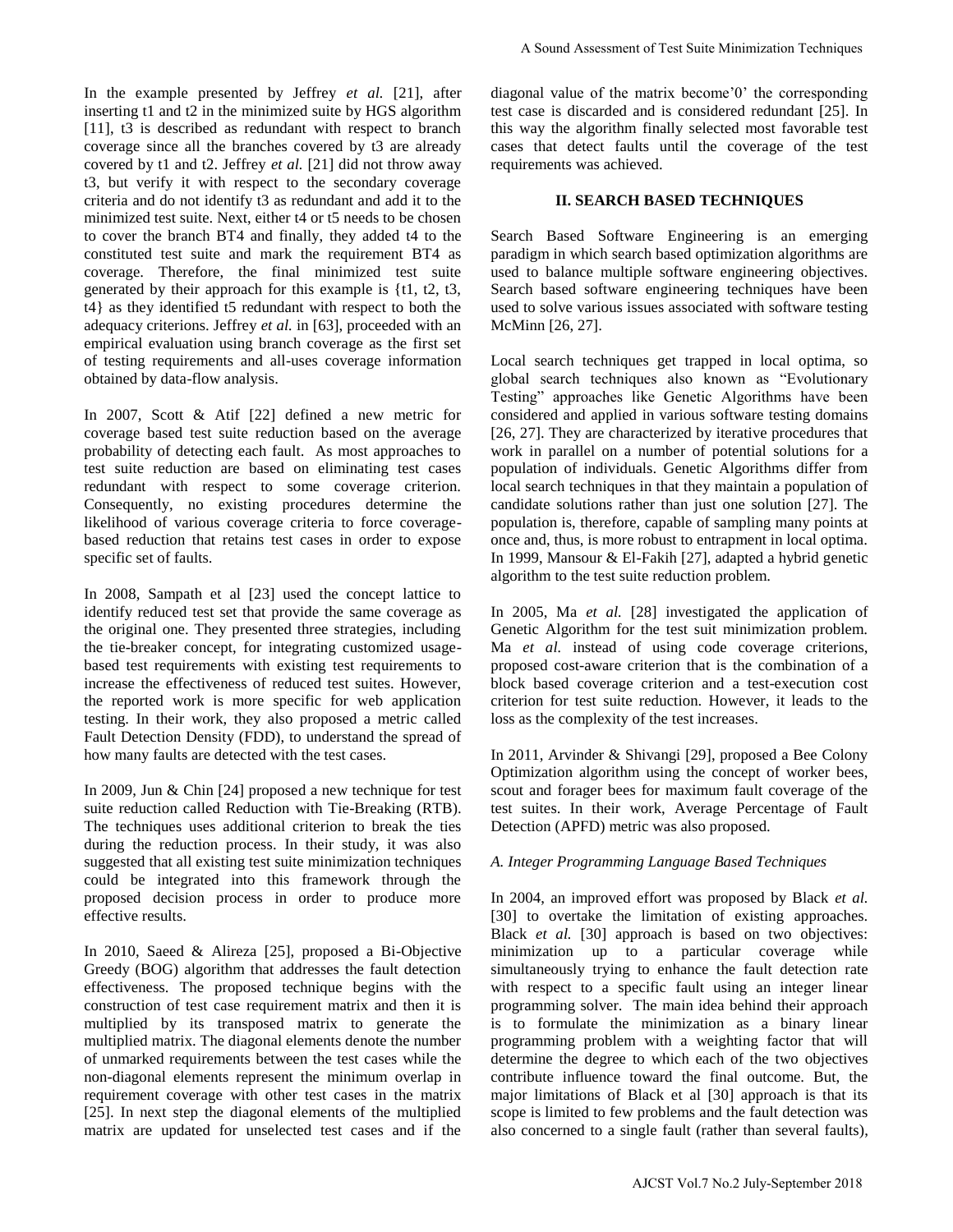and there may be limited confidence that the minimized test suite be useful in detecting several other faults.

In 2009, Hsu and Orso [31] such as Black *et al.* [30] also observed the fact that the majority of the proposed minimization techniques have two limitations: they perform minimization based upon a single criterion and produce approximated suboptimal solution. Hsu and Orso [31] extended the work of Black *et al.* [30] using a multi-criteria ILP formulation: the weighted-sum approach, the prioritized optimization and a hybrid approach. The possible weakness of these approaches is that they require additional input from the user in the forms of weighting coefficients or priority assignment, which might be biased, unavailable or costly to provide.

The other useful technique proposed in 2012, by Kapfhammer et al [32] for database applications testing. Database applications are commonly implemented and used in both industry and academia. Database applications are complex and rapidly evolving applications and often undergo rapid changes in the source code of the program and the state and structure of the database [32]. So to avoid any bad effect due to frequent changes in code, the approach removes all the redundancy from the test suite before applying it [32].

In 2013, Loreto et al [33] also proposed a technique based on post optimization algorithm. Loreto et al represents the test suite interaction using a covering array and the objective was to reduce the number of rows in the array. When wild cards were detected, the rows in the covering array were merged. In this way, the rows in the covering array were reduced which ultimately reduce the entire test suite size.

In 2014, Khan *et al.* [34, 35, 36] utilized data clustering algorithms for the test suite minimization. The goal of the studies [34, 35, 36] is to apply data clustering algorithms to partition the test suite into multiple partition or segments as the initial test suite is found to be redundant and large in size. Khan et al [34, 35, 36] claim to have achieved minimization through data clustering by grouping the similar or redundant test cases into the appropriate clusters and then selecting a single test case from each of the clusters to create a subset from the whole test suite. But the main drawback of the study [34, 35, 36] is that the minimization or reduction was carried-out without taking the code coverage criteria into consideration. Fayaz Ahmad Khan<br>
md there may be limited confidence uite be useful in detecting several oth<br>
n 2009, Hsu and Orso [31] such as<br>
bsserved the fact that the major<br>
minimization techniques have two lim<br>
minimization based u

In 2017, Khan *et al.* [37] proposed an efficient heuristic based test suite minimization approach that takes multiple code coverage criteria's into consideration. The minimization was carried out in [37] on statement coverage, branch coverage and independent path coverage matrices individually and after that the union of all the test suite is calculated to form a single minimized test suite and to further remove the redundant test cases. But, the drawback of the study [37] is that it calculates the representative

subset from each matrix individually and also, it at any instant generates the subset from the top-down fashion while leaving other test cases with un-noticed. Therefore, further work in this direction is possible to enhance the working of the proposed approach for better results.

#### **III. CONCLUSION AND FUTURE DIRECTIONS**

Automatic test data generation techniques generate lot of test cases which are found redundant and are infeasible to be considered for practical execution. Hence, due to automatic test data generation and limited time in regression testing, running an entire test suite is not considered an adequate practice due to time and resource constraints. Therefore, in this study a detailed discussion on the test suite minimization problem, its need and different techniques is presented. Further work in this direction can be extended in order to further improve the existing techniques discussed in this study and new techniques could also be proposed to get the better results in order to reduce the time, effort and cost in regression testing.

#### **REFERENCES**

- [1] A. K Gupta and F. A. Khan, "An Efficient Test Data Generation Approach For Unit Testing", *IOSR (JCE)*, Vol. 18, No. 4, Ver. V, pp. 97-107, 2016.
- [2] B. Korel, "Automated software test data generation", *IEEE Transactions on Software Engineering*, Vol. 16, No. 8, pp. 870–879, 1990.
- [3] D. Cohen, I. C. Society, S R Dalal, M L Fredman and G C Patton, "The aetg system: An approach to testing based on combinatorial design", *IEEE Transactions on Software Engineering*, Vol. 23, pp. 437–444, 1997.
- [4] R. Lammel and W. Schulte, "Controllable combinatorial coverage in grammar-based testing", *In TestCom*, pp. 19–38, 2006.
- [5] P. Purdom, "A sentence generator for testing parsers", *BIT*, Vol. 12, No. 3, pp. 366– 375, 1972.
- [6] Ciupa, A. Leitner, M. Oriol, and B. Meyer, "Artoo, adaptive random testing for object-oriented software", *In 30th International Conference on Software Engineering*, pp. 71–80, 2008.
- [7] C. Csallner and Y. Smaragdakis, "Jcrasher, An automatic robustness tester for java", *Software Practice Experimentation*, Vol. 34, No. 11, pp. 1025–1050, 2004.
- [8] C. Pacheco and M. D. Ernst, "Eclat: Automatic generation and classification of test inputs", *In ECOOP*, pp. 504–527, 2005.
- [9] W. Visser, C. S. Pasareanu and S. Khurshid, "Test input generation with java pathfinder", *In ISSTA*, pp. 97–107, 2004.
- [10] T. Xie, D. Notkin, "Automatically identifying special and common unit tests for object-oriented programs", *In ISSRE*, pp. 277–287, 2005.
- [11] M. J. Harrold, R. Gupta and M. L. Soffa, "A methodology for controlling the size of a test Suite", *ACM Transactions on Software Engineering and Methodology*, Vol. 2, No. 3, pp. 270– 285, 1993.
- [12] K. R. Walcott, M. L. Soffa, G. M. Kapfhammer and R. S. Roos, "Time aware test suite prioritization", *in International Symposium on Software Testing and Analysis (ISSTA 06). Portland, Maine, USA*, ACM Press, pp. 1–12, 2006.
- [13] S. Yoo and M. Harman, "Pareto efficient multi-objective test case selection", *in International Symposium on Software Testing and Analysis (ISSTA'07)*, ACM Press, pp.140–150, July 2007.
- [14] T. Y. Chen and M. Lau, "Dividing strategies for the optimization of a test suite", *Information Processing Letters*, Vol. 60, No. 3, pp. 135– 141*,* 1996.
- [15] J. W. Lin and C. Yu. Huang, "Analysis of test suite reduction with enhanced tie-breaking techniques", *Journal of information and software technology*, Vol.51, pp. 679-690, 2009.